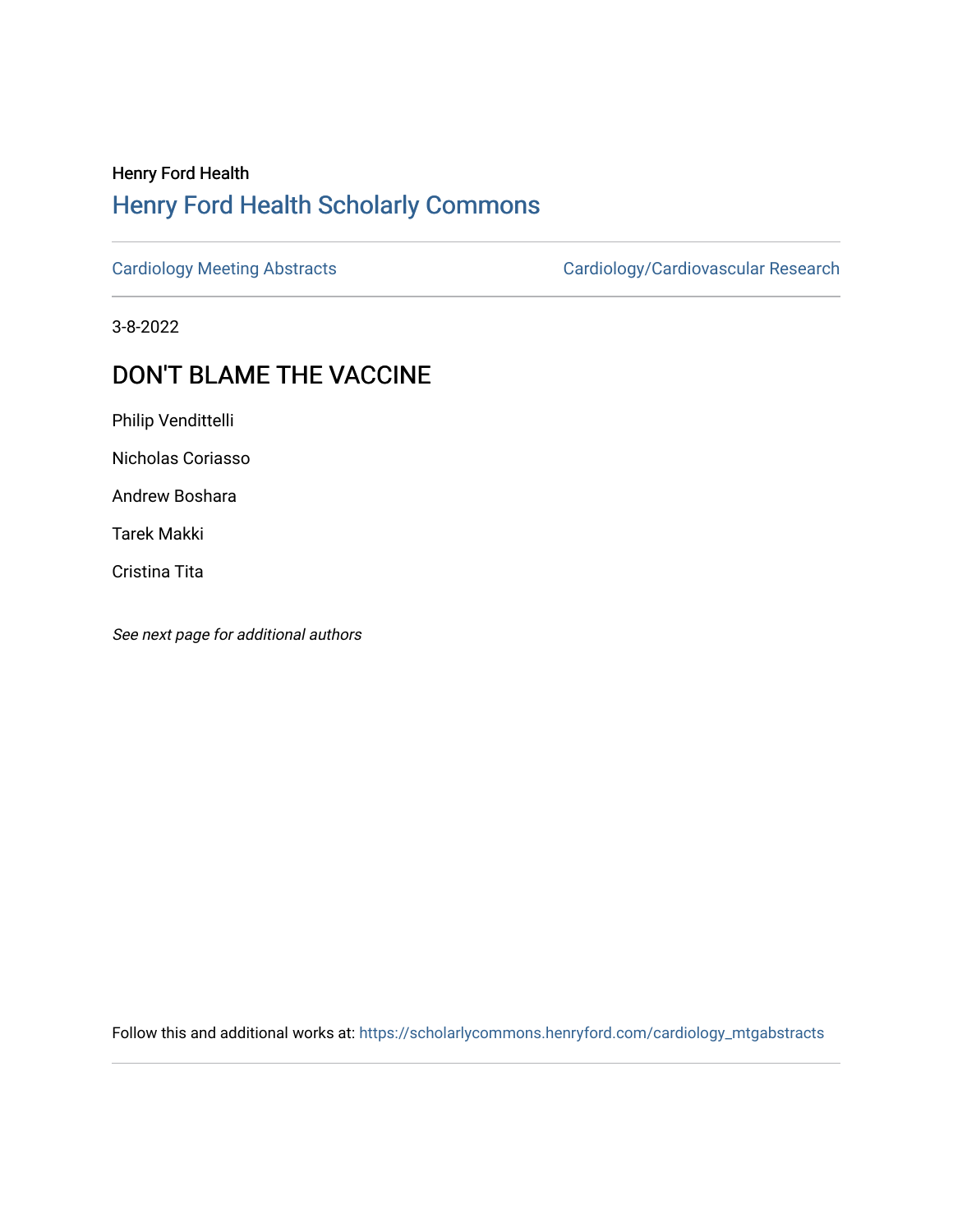## Authors

Philip Vendittelli, Nicholas Coriasso, Andrew Boshara, Tarek Makki, Cristina Tita, and Rami K. Zein